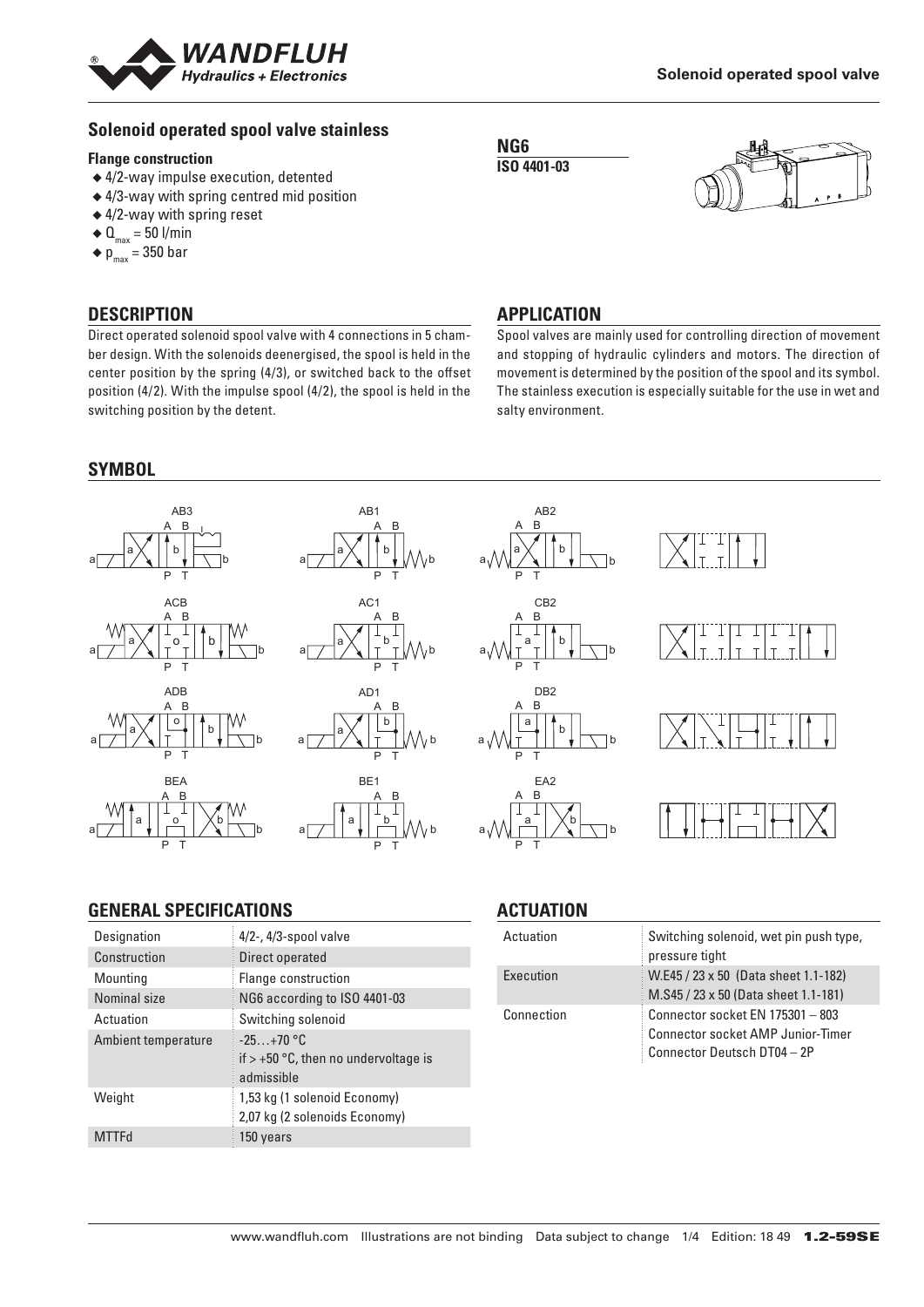

# **TYPE CODE**

|                                           |                                                                                                                             |                               | WD M F A06 -                                                  |  |  |  |  | K9# |  |
|-------------------------------------------|-----------------------------------------------------------------------------------------------------------------------------|-------------------------------|---------------------------------------------------------------|--|--|--|--|-----|--|
| Spool valve, direct operated              |                                                                                                                             |                               |                                                               |  |  |  |  |     |  |
| Slip-on coil, Medium                      |                                                                                                                             |                               |                                                               |  |  |  |  |     |  |
| Flange construction                       |                                                                                                                             |                               |                                                               |  |  |  |  |     |  |
| International standard interface ISO, NG6 |                                                                                                                             |                               |                                                               |  |  |  |  |     |  |
| Designation of symbols acc. to table      |                                                                                                                             |                               |                                                               |  |  |  |  |     |  |
| Nominal voltage $U_{N}$                   | G12<br><b>12 VDC</b><br><b>115 VAC</b><br>G24<br>24 VDC<br>230 VAC<br>X5<br>without coil                                    | R115<br>R230                  |                                                               |  |  |  |  |     |  |
| Slip-on coil                              | Metal housing, round<br>Metal housing, square                                                                               | W<br>M                        |                                                               |  |  |  |  |     |  |
| <b>Connection execution</b>               | Connector socket EN 175301-803 / ISO 4400<br><b>Connector socket AMP Junior-Timer</b><br><b>Connector Deutsch DT04 - 2P</b> | $\boxed{D}$<br>$\frac{1}{6}$  | (only for $U_{N} \leq 75$ VDC)<br>(only for $U_N \le 75$ VDC) |  |  |  |  |     |  |
| Sealing material                          | <b>NBR</b><br>FKM (Viton)<br><b>NBR 872</b>                                                                                 | $\overline{D1}$<br>$y - Z604$ |                                                               |  |  |  |  |     |  |
| <b>Stainless</b>                          |                                                                                                                             |                               |                                                               |  |  |  |  |     |  |
| Design index (subject to change)          |                                                                                                                             |                               |                                                               |  |  |  |  |     |  |
| 1.2 EGC                                   |                                                                                                                             |                               |                                                               |  |  |  |  |     |  |

#### 1.2-59S

### **ELECTRICAL SPECIFICATIONS**

| <b>Protection class</b> | Connection execution D: IP65<br>Connection execution J: IP66<br>Connection execution G: IP67 and IP69K |
|-------------------------|--------------------------------------------------------------------------------------------------------|
| Relative duty factor    | 100 % DF                                                                                               |
| Switching frequency     | 15'000/h                                                                                               |
| Service life time       | 107 (number of switching cycles,<br>theoretically)                                                     |
| Voltage tolerance       | $\pm$ 10 % with regard to nominal voltage                                                              |
| Standard nominal        | 12 VDC, 24VDC, 115 VAC, 230 VAC                                                                        |
| voltage                 | $AC = 50$ to 60 Hz, rectifier integrated in                                                            |
|                         | the connector socket                                                                                   |



**Note!** Other electrical specifications see data sheet 1.1-182 (slip-on coil W) and 1.1-181 (slip-on coil M)

## **HYDRAULIC SPECIFICATIONS**

| Working pressure            | $p_{max} = 350$ bar                                                        |
|-----------------------------|----------------------------------------------------------------------------|
| Tank pressure               | $p_{T_{max}}$ = 200 bar                                                    |
| Maximum volume flow         | $Q_{\text{max}} = 50$ l/min, see characteristics                           |
| Leakage oil                 | See characteristics                                                        |
| Fluid                       | Mineral oil, other fluid on request                                        |
| <b>Viscosity range</b>      | 12 mm <sup>2</sup> /s320 mm <sup>2</sup> /s                                |
| Temperature range<br>fluid  | $-25+70$ °C (NBR)<br>$-20+70$ °C (FKM)                                     |
| Contamination<br>efficiency | Class 20 / 18 / 14                                                         |
| Filtration                  | Required filtration grade $\beta$ 1016 $\geq$ 75,<br>see data sheet 1.0-50 |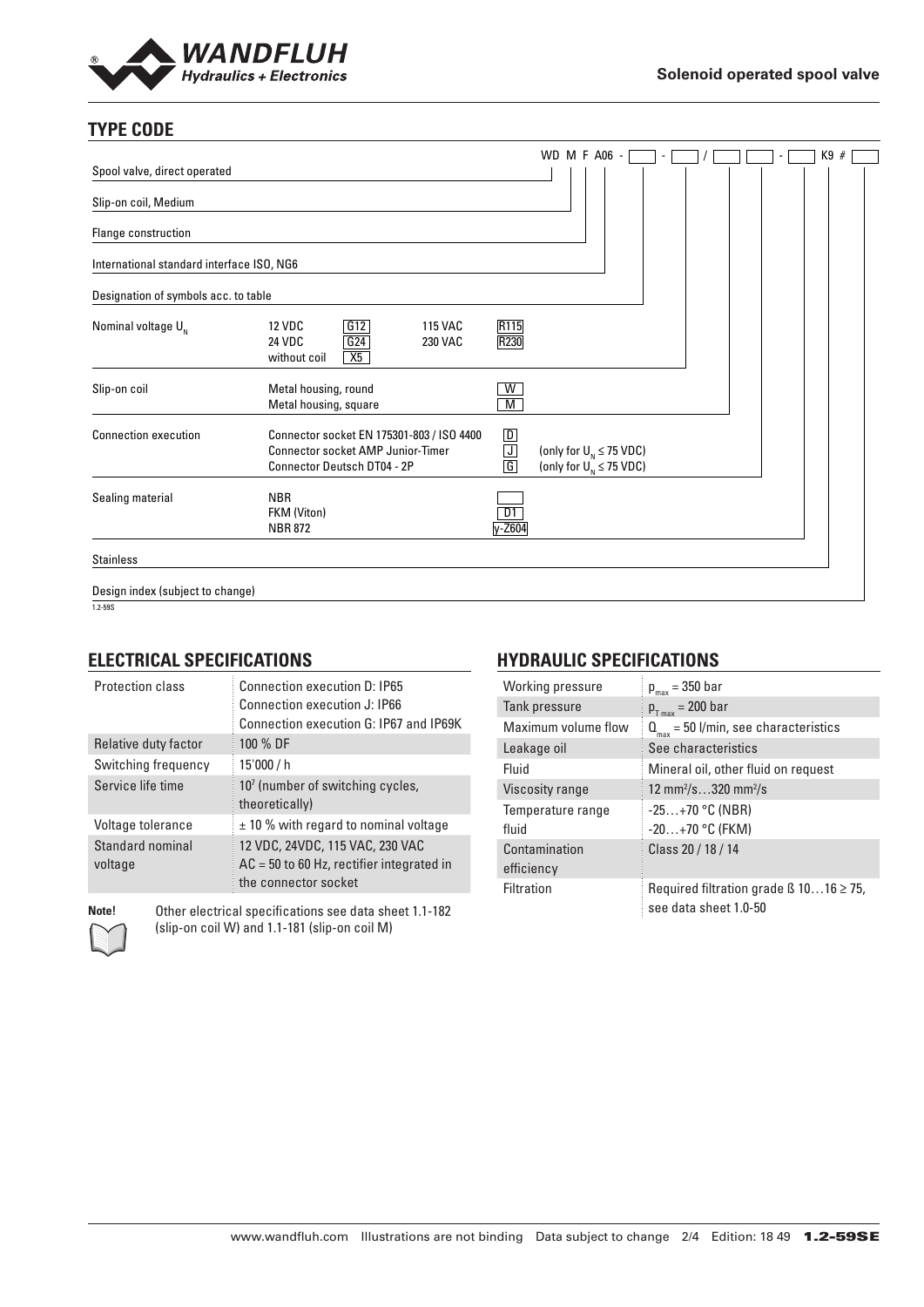

## **PERFORMANCE SPECIFICATIONS**







### **ACCESSORIES**

| Mating connector grey (A)     | Article no. 219,2001 |
|-------------------------------|----------------------|
| Mating connector black (B)    | Article no. 219,2002 |
| Mounting screws               | Data sheet 1.0-60    |
| Threaded subplates            | Data sheet 2.9-30    |
| Multi-station subplates       | Data sheet 2.9-60    |
| Horizontal mounting blocks    | Data sheet 2.9-100   |
| <b>Technical explanations</b> | Data sheet 1.0-100   |
| <b>Filtration</b>             | Data sheet 1.0-50    |
| Relative duty factor          | Data sheet 1.1-430   |

# **INSTALLATION NOTES**

| Mounting type     | Flange mounting<br>4 fixing holes for<br>socket head screws M5 x 45 |
|-------------------|---------------------------------------------------------------------|
| Mounting position | Any, preferably horizontal                                          |
| Tightening torque | Fixing screws $M_p = 5.2$ Nm (screw<br>quality 8.8, zinc coated)    |



**Note!** The length of the fixing screw depends on the base material of the connection element.





Attention! For valves for the temperature ranges ..-40 °C to..." (Z604) the leakage volume flow can be up to eight times higher.

#### **STANDARDS**

| Mounting interface            | ISO 4401-03         |
|-------------------------------|---------------------|
| Solenoids                     | <b>DIN VDE 0580</b> |
| <b>Connection execution D</b> | $E$ EN 175301 - 803 |
| <b>Protection class</b>       | EN 60 529           |
| Contamination efficiency      | <b>ISO 4406</b>     |

#### **SEALING MATERIAL**

NBR or FKM (Viton) as standard, choice in the type code

### **SURFACE TREATMENT**

- ◆ The valve body, the cover and the socket head screws are made of stainless steel
- ◆ The slip-on coil and the armature tube are zinc nickel coated